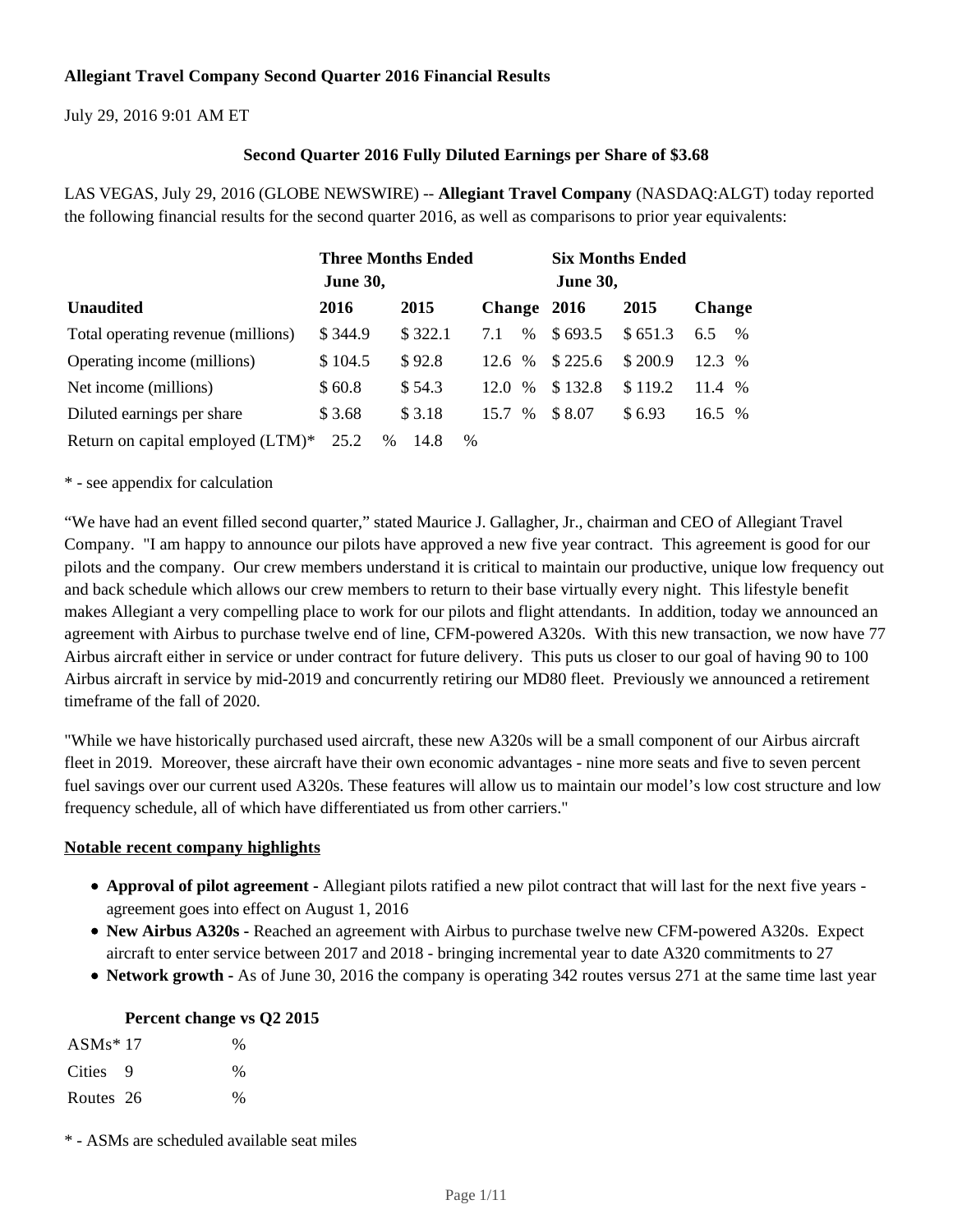- **New routes** Announced twelve new routes which will begin after September 28, 2016
- **New cities** Announced service to three new cities
	- One new destination: New York City through Newark, New Jersey
	- Two new origination cities: Ogdensburg, New York and seasonal service to Montrose Regional Airport in Colorado from Denver, Colorado
- **Share repurchase second quarter** Approximately \$7.7 million or 55,148 shares remaining share repurchase authority of \$92.3 million
- **Dividend** Paid a recurring dividend of \$0.70 per share in June 2016

## **Second quarter 2016 network trends**

- **Airbus network** Airbus aircraft flew over 47 percent of the second quarter ASMs versus 30 percent a year ago
- **Aircraft utilization** Airbus A320 series aircraft averaged 8.3 block hours per day versus an average of 4.9 hours per day on the MD-80
- New city ASMs ASMs in cities operated for less than one year accounted for five percent of second quarter ASMs versus almost eight percent one year ago
- **Peak day capacity** Peak day routes accounted for 74 percent of second quarter ASMs versus 77 percent last year
- **Peak season capacity** Peak season routes accounted for 46 percent of second quarter ASMs versus 51 percent last year - peak season consists of the month of June and the week around Memorial Day

### **Second quarter 2016 revenue performance**

- **Average fare-total** Decreased by ten percent versus last year
- **Same store TRASM -** TRASM in markets flown in the second quarter last year declined approximately seven percent
	- Adjusting for the Easter shift, Easter falling entirely into the first quarter of 2016, same store TRASM would have declined approximately five percent

# **Third quarter 2016 revenue trends**

- **TRASM guidance** Third quarter TRASM is expected to decrease between ten and a half and eight and a half percent versus the third quarter last year
	- o Scheduled ASMs of flights that occur during both peak flying days and the peak flying season, the highest unit revenue flights, are expected to grow thirteen percent versus last year.
	- New markets (markets operating less than one year) are expected to be almost eleven percent of ASMs for the third quarter versus approximately 17 percent last year

### **Second quarter 2016 cost performance**

- **CASM** Declined 11 percent ASMs per gallon improved by three percent versus last year to 72.0 while fuel cost per gallon declined 34 percent
	- A one-time \$8.3 million fuel tax refund from the State of Florida resulted in an average system fuel cost for the second quarter of \$1.36 per gallon, compared with \$1.55 per gallon excluding the refund
- **CASM ex fuel** Grew less than 2 percent
- **Airbus major maintenance costs** During the second quarter, the Company adopted the deferral method of accounting for Airbus major maintenance costs which will be amortized under depreciation and amortization expense
- **Salary and benefits** Salary and benefit expense rose 28 percent due to a higher headcount, including a 36 percent increase in pilot full time equivalents
- **Station operations -** Station expense per departure increased 36 percent, primarily on higher ground handling fees and irregular operation costs versus last year
- **Maintenance and repairs**  Maintenance and repairs expense rose 23 percent due to higher spend on aircraft parts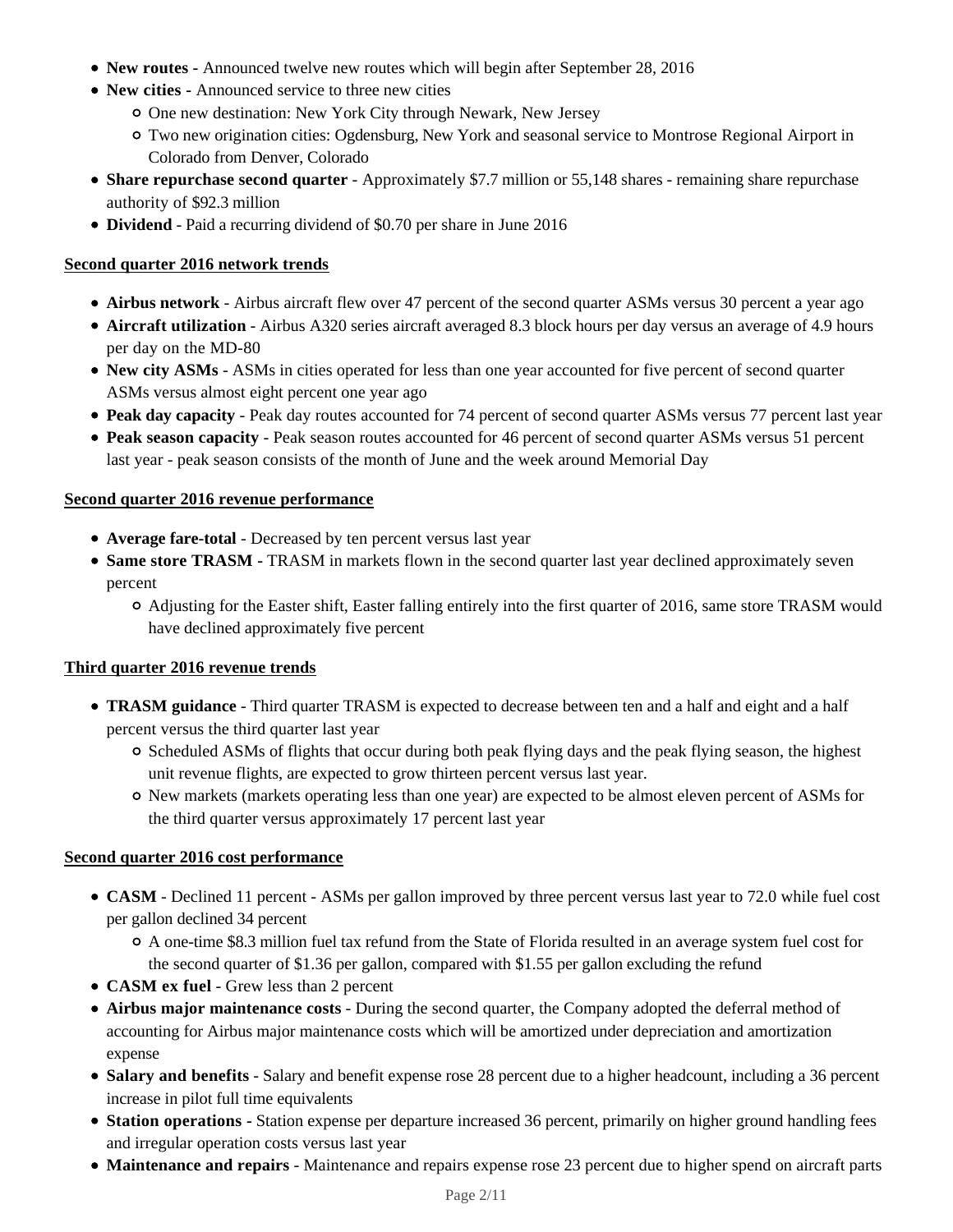and outsourced stations labor

# **Third quarter and full year 2016 cost trends**

- **Third quarter 2016 CASM ex fuel** CASM ex fuel is expected to increase between four and six percent versus the same period last year, primarily driven by the implementation of the new pilot agreement
- **Full year CASM ex fuel** CASM ex fuel is expected to remain between zero and an increase of four percent for the full year - the incremental cost of the new pilot agreement that goes into effect on August 1, 2016, is mostly offset by the effect of the capitalization of Airbus major maintenance costs
- **Airbus major maintenance costs**
	- $\circ$  Third quarter 2016 payments for Airbus major maintenance is expected to be \$1.5 million
	- Full year 2016 payments for Airbus major maintenance is expected to be slightly above \$17.0 million and amortized over an average of 4.5 years
- **Maintenance and repairs expense** Maintenance and repair expense per in service aircraft per month is expected to be between \$105 and \$115 thousand for full year 2016
- **Total ownership expense per aircraft per month** Full year 2016 ownership expense per in service aircraft per month is expected to remain between \$100 and \$110 thousand

# **Balance sheet highlights**

- **2016 Capital expenditures** Expect CAPEX to be \$360 million, increased from \$210 million due to capitalizing expected Airbus major maintenance expenses for 2016 and pre-delivery payments for new Airbus aircraft
- **Shareholder returns** \$19.3 million of cash was returned to shareholders during the second quarter 2016
	- \$7.7 million was returned through open market repurchases year to date \$61.7 million was returned through open market repurchases
	- \$11.6 million was returned through the recurring dividend paid in June 2016 year to date \$16.6 million was returned to shareholders through recurring dividends
		- The Company intends to pay a third quarter dividend of \$0.70 per share on September 6, 2016 to all shareholders of record as of August 19, 2016

| Unaudited (millions)                                                |                 | 6/30/2016 12/31/2015 Change |            |  |
|---------------------------------------------------------------------|-----------------|-----------------------------|------------|--|
| Unrestricted cash*                                                  | \$434.0 \$397.4 |                             | 9.2 %      |  |
| Total debt                                                          | \$630.7 \$641.7 |                             | $(1.7) \%$ |  |
| Total Allegiant Travel Company shareholders' equity \$406.7 \$350.0 |                 |                             | 16.2 %     |  |

\* - *Unrestricted cash includes investments in marketable securities.*

| Six Months Ended June 30,    |  |      |  |         |               |
|------------------------------|--|------|--|---------|---------------|
| Unaudited (millions)         |  | 2016 |  | 2015    | <b>Change</b> |
| Capital expenditures \$105.2 |  |      |  | \$132.5 | $(20.6)$ %    |

At this time, Allegiant Travel Company provides the following guidance to investors, subject to revision.

### **Guidance, subject to revision**

|                                                                                  | <b>July 2016</b> | 3016 |
|----------------------------------------------------------------------------------|------------------|------|
| Estimated TRASM year-over-year change $(9.5)$ to $(8.5)$ % $(10.5)$ to $(8.5)$ % |                  |      |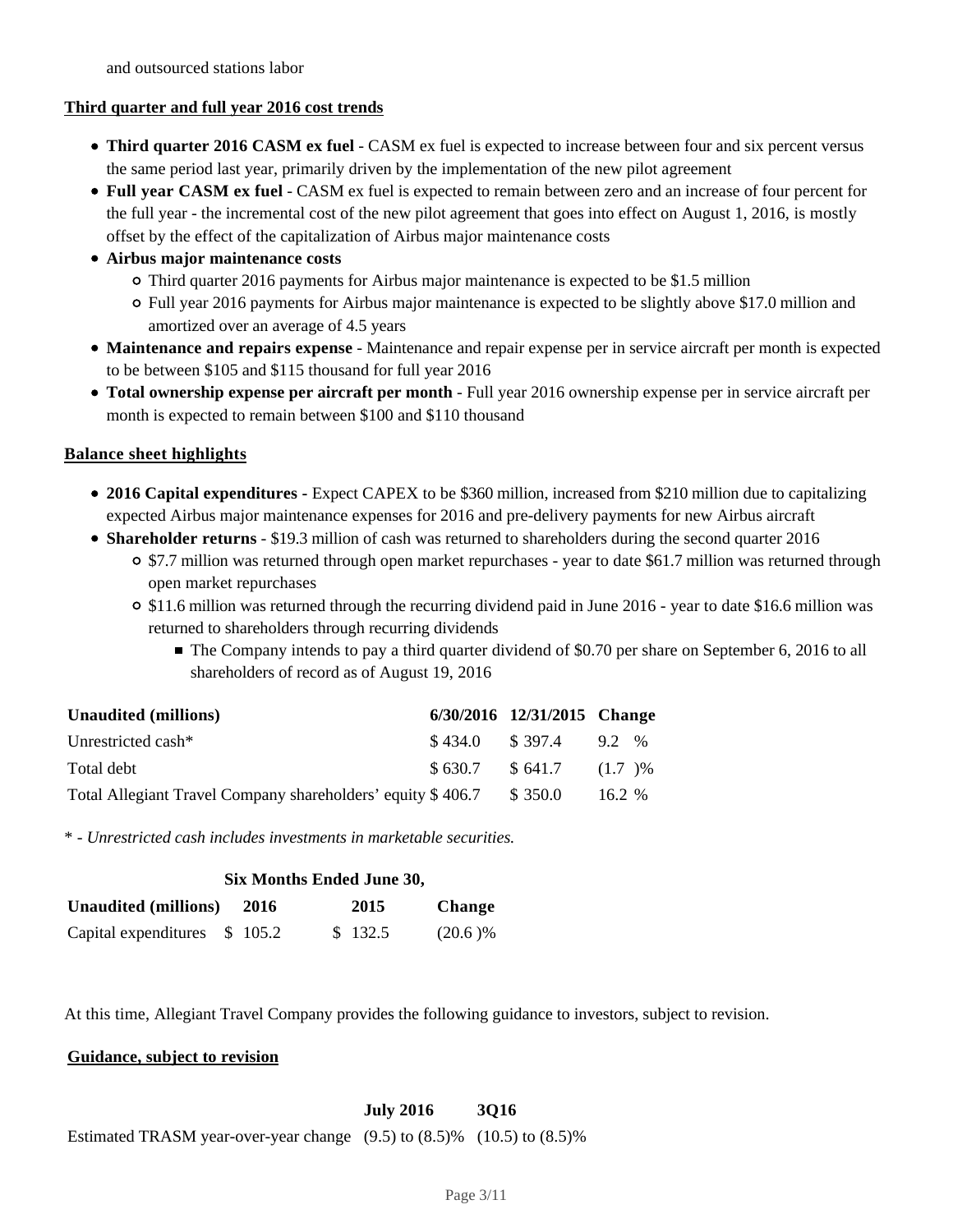| Fixed fee and other revenue guidance   |           | 3Q16         |             |
|----------------------------------------|-----------|--------------|-------------|
| Fixed fee and other revenue (millions) |           | \$12 to \$14 |             |
|                                        |           |              |             |
| <i>Capacity guidance</i>               |           |              |             |
| <i>System</i>                          | 3Q16      | 4Q16         | <b>FY16</b> |
| Departure year-over-year growth        | 18 to 22% | 14 to 18%    |             |
| ASM year-over-year growth              | 15 to 19% | 9 to 13%     | 13 to 17%   |
| <i>Scheduled</i>                       |           |              |             |
| Departure year-over-year growth        | 18 to 22% | 14 to 18%    |             |
| ASM year-over-year growth              | 15 to 19% | 9 to 13%     | 13 to 17%   |
| Cost guidance                          | 3Q16      |              | <b>FY16</b> |
| $CASM$ ex fuel – year-over-year change | 4 to 6%   |              | 0 to $4%$   |
| <b>CAPEX</b> guidance                  |           |              | <b>FY16</b> |
| Capital expenditures (millions)        |           |              | \$ 360      |

 *CASM ex fuel – cost per available seat mile excluding fuel expense*

# **Aircraft fleet plan by end of period**

| Aircraft - (seats per $AC$ ) |    | 2016 3016 YE16 |    |
|------------------------------|----|----------------|----|
| MD-80 (166 seats)            | 49 | 48             | 48 |
| 757 (215 seats)              | 5. | $\overline{4}$ |    |
| A319 (156 seats)             | 15 | 15             | 17 |
| A320 (177 seats)             | 16 | 16             | 16 |
| Total                        | 85 | 83             | 85 |

*Aircraft listed in table above include only in service aircraft, planned retirements and future aircraft under contract (subject to change)*

Allegiant Travel Company will host a conference call with analysts at 12:30 p.m. ET Friday, July 29, 2016 to discuss its second quarter 2016 financial results. A live broadcast of the conference call will be available via the Company's Investor Relations website homepage at http://ir.allegiant.com. The webcast will also be archived in the "Events & Presentations" section of the website.

Las Vegas-based Allegiant (NASDAQ:ALGT) is focused on linking travelers in small cities to world-class leisure destinations. The airline offers industry-low fares on an all-jet fleet while also offering other travel-related products such as hotel rooms, rental cars and attraction tickets. All can be purchased only through the company website, Allegiant.com. Beginning with one aircraft and one route in 1999, the company has grown to over 80 aircraft and more than 300 routes across the country with airfares less than half the cost of average domestic roundtrip ticket. For downloadable press kit, including photos, visit: http://gofly.us/YFuyb.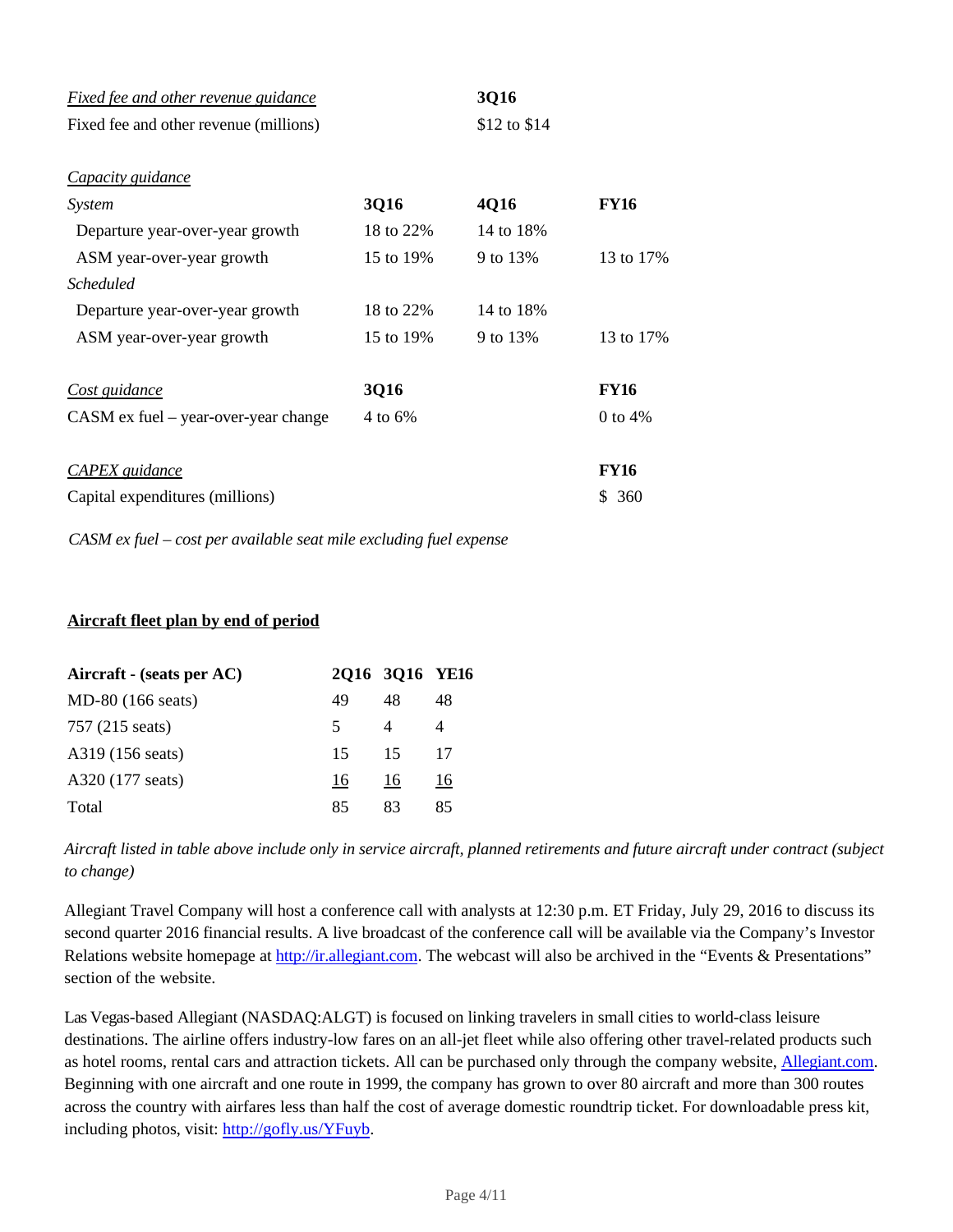*Under the safe harbor provisions of the Private Securities Litigation Reform Act of 1995, statements in this press release that are not historical facts are forward-looking statements. These forward-looking statements are only estimates or predictions based on our management's beliefs and assumptions and on information currently available to our management. Forward-looking statements include our statements regarding future unit revenue, future operating expense, ASM growth, departure growth, fixed-fee and other revenues, expected capital expenditures, number of contracted aircraft to be placed in service in the future, timing of aircraft retirements, as well as other information concerning future results of operations, business strategies, financing plans, industry environment and potential growth opportunities. Forward-looking statements include all statements that are not historical facts and can be identified by the use of forward-looking terminology such as the words "believe," "expect," "guidance," "anticipate," "intend," "plan," "estimate", "project", "hope" or similar expressions.*

*Forward-looking statements involve risks, uncertainties and assumptions. Actual results may differ materially from those expressed in the forward-looking statements. Important risk factors that could cause our results to differ materially from those expressed in the forward-looking statements generally may be found in our periodic reports filed with the Securities and Exchange Commission at www.sec.gov. These risk factors include, without limitation, an accident involving, or problems with, our aircraft, our reliance on our automated systems, volatility of fuel costs, labor issues and costs, the ability to obtain regulatory approvals as needed, the effect of economic conditions on leisure travel, debt covenants, terrorist attacks, risks inherent to airlines, demand for air services to our leisure destinations from the markets served by us, our dependence on our leisure destination markets, our competitive environment, our reliance on third parties who provide facilities or services to us, the possible loss of key personnel, economic and other conditions in markets in which we operate, aging aircraft and other governmental regulation, increases in maintenance costs and cyclical and seasonal fluctuations in our operating results.*

*Any forward-looking statements are based on information available to us today and we undertake no obligation to update publicly any forward-looking statements, whether as a result of future events, new information or otherwise.*

Detailed financial information follows:

**Allegiant Travel Company Consolidated Statements of Income (in thousands, except per share amounts) (Unaudited)**

|                            | 30,       | <b>Three Months Ended June</b> |        |  |
|----------------------------|-----------|--------------------------------|--------|--|
|                            | 2016      | 2015                           | change |  |
| <b>OPERATING REVENUE:</b>  |           |                                |        |  |
| Scheduled service revenue  | \$189,122 | \$186,311                      | 1.5    |  |
| Ancillary revenue:         |           |                                |        |  |
| Air-related charges        | 128,713   | 113,432                        | 13.5   |  |
| Third party products       | 11,965    | 10,976                         | 9.0    |  |
| Total ancillary revenue    | 140,678   | 124,408                        | 13.1   |  |
| Fixed fee contract revenue | 6,706     | 2,986                          | 124.6  |  |
| Other revenue              | 8,345     | 8,397                          | (0.6)  |  |
| Total operating revenue    | 344,851   | 322,102                        | 7.1    |  |
|                            |           |                                |        |  |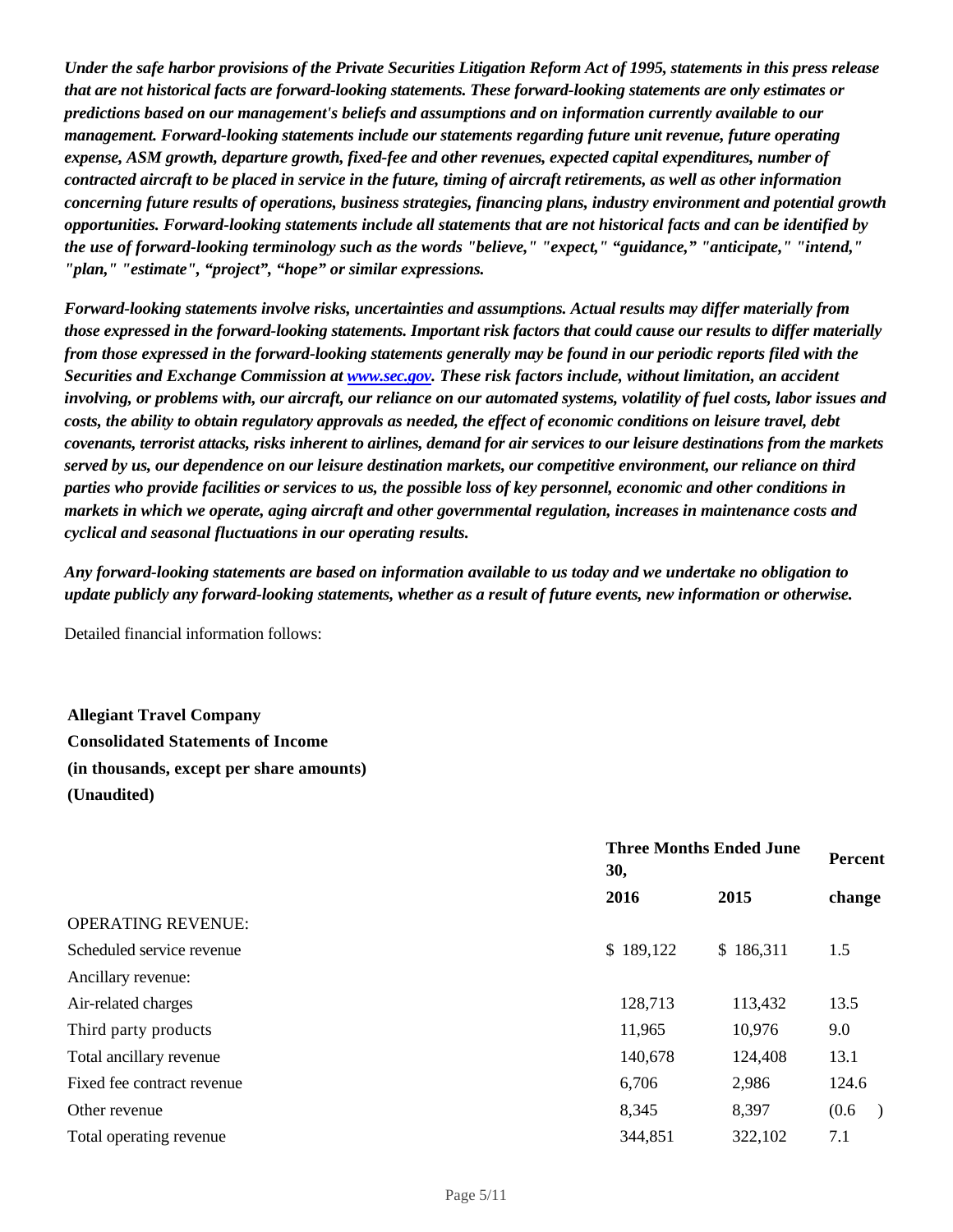| <b>OPERATING EXPENSES:</b>                                                                              |          |               |          |           |        |               |
|---------------------------------------------------------------------------------------------------------|----------|---------------|----------|-----------|--------|---------------|
| Aircraft fuel                                                                                           | 60,005   |               | 79,087   |           | (24.1) |               |
| Salary and benefits                                                                                     | 68,553   |               | 53,598   |           | 27.9   |               |
| <b>Station operations</b>                                                                               | 33,328   |               | 24,462   |           | 36.2   |               |
| Maintenance and repairs                                                                                 | 29,261   |               | 23,727   |           | 23.3   |               |
| Depreciation and amortization                                                                           | 25,396   |               | 24,904   |           | 2.0    |               |
| Sales and marketing                                                                                     | 5,317    |               | 5,753    |           | (7.6)  | $\rightarrow$ |
| Aircraft lease rentals                                                                                  | 219      |               | 680      |           | (67.8) |               |
| Other                                                                                                   | 18,296   |               | 17,135   |           | 6.8    |               |
| Total operating expense                                                                                 | 240,375  |               | 229,346  |           | 4.8    |               |
| OPERATING INCOME                                                                                        | 104,476  |               | 92,756   |           | 12.6   |               |
| OTHER (INCOME) EXPENSE:                                                                                 |          |               |          |           |        |               |
| Interest income                                                                                         | (938)    | $\lambda$     | (542)    | $\lambda$ | 73.1   |               |
| Interest expense                                                                                        | 7,390    |               | 7,017    |           | 5.3    |               |
| Other, net                                                                                              | (72)     | $\mathcal{L}$ | (55)     | $\lambda$ | 30.9   |               |
| Total other expense                                                                                     | 6,380    |               | 6,420    |           | (0.6)  | $\lambda$     |
| INCOME BEFORE INCOME TAXES                                                                              | 98,096   |               | 86,336   |           | 13.6   |               |
| PROVISION FOR INCOME TAXES                                                                              | 37,249   |               | 31,997   |           | 16.4   |               |
| NET INCOME ATTRIBUTABLE TO ALLEGIANT TRAVEL COMPANY                                                     | \$60,847 |               | \$54,339 |           | 12.0   |               |
| Earnings per share to common stockholders (1):                                                          |          |               |          |           |        |               |
| <b>Basic</b>                                                                                            | \$3.69   |               | \$3.19   |           | 15.7   |               |
| Diluted                                                                                                 | \$3.68   |               | \$3.18   |           | 15.7   |               |
| Weighted average shares outstanding used in computing earnings per share to<br>common stockholders (1): |          |               |          |           |        |               |
| <b>Basic</b>                                                                                            | 16,420   |               | 16,954   |           | (3.1)  | $\lambda$     |
| Diluted                                                                                                 | 16,442   |               | 16,992   |           | (3.2)  | $\mathcal{L}$ |
|                                                                                                         |          |               |          |           |        |               |

(1) The Company's unvested restricted stock awards are considered participating securities as they receive non-forfeitable rights to cash dividends at the same rate as common stock. The Basic and Diluted earnings per share for the periods presented reflect the two-class method mandated by accounting guidance for the calculation of earnings per share. The two-class method adjusts both the net income and the shares used in the calculation. Application of the two-class method did not have a significant impact on the Basic and Diluted earnings per share for the periods presented.

**Allegiant Travel Company Operating Statistics (Unaudited)**

|                             |      | Three Months Ended June 30, Percent |         |
|-----------------------------|------|-------------------------------------|---------|
|                             | 2016 | 2015                                | change* |
| <b>OPERATING STATISTICS</b> |      |                                     |         |

**Total system statistics:**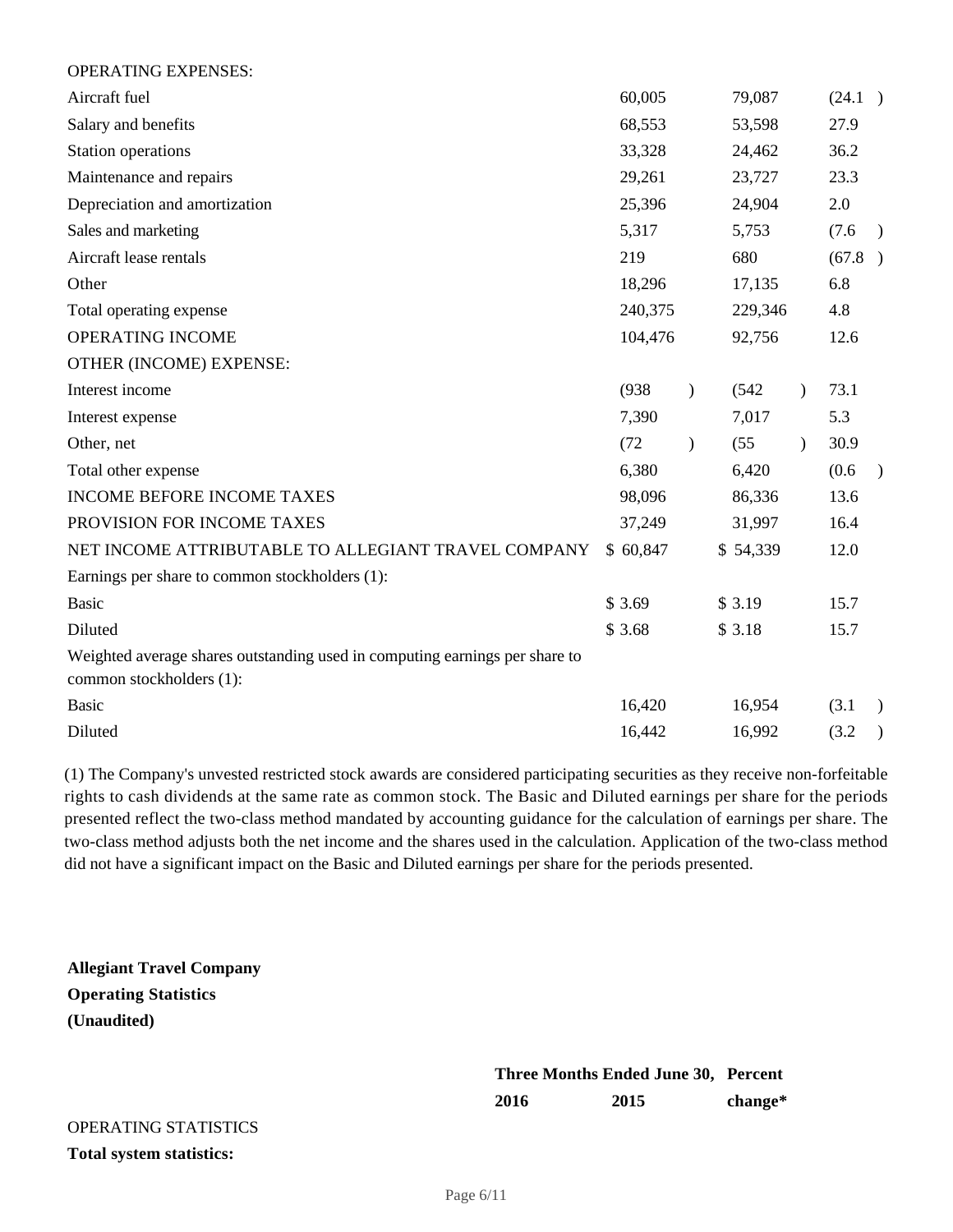| Passengers                                                      | 2,878,460 |      | 2,462,822 |      | 16.9   |               |
|-----------------------------------------------------------------|-----------|------|-----------|------|--------|---------------|
| Revenue passenger miles (RPMs) (thousands)                      | 2,665,753 |      | 2,307,065 |      | 15.5   |               |
| Available seat miles (ASMs) (thousands)                         | 3,178,904 |      | 2,690,457 |      | 18.2   |               |
| Load factor                                                     | 83.9      | %    | 85.7      | %    | (1.8)  | $\lambda$     |
| Operating expense per ASM (CASM) (cents)***                     | 7.56      |      | 8.53      |      | (11.4) | $\lambda$     |
| Fuel expense per ASM (cents)***                                 | 1.89      |      | 2.95      |      | (35.9) | $\lambda$     |
| Operating CASM, excluding fuel (cents)                          | 5.67      |      | 5.58      |      | 1.6    |               |
| ASMs per gallon of fuel                                         | 72.0      |      | 70.1      |      | 2.7    |               |
| Departures                                                      | 20,969    |      | 17,659    |      | 18.7   |               |
| <b>Block hours</b>                                              | 48,506    |      | 40,919    |      | 18.5   |               |
| Average stage length (miles)                                    | 893       |      | 896       |      | (0.3)  | $\lambda$     |
| Average number of operating aircraft during period              | 83.8      |      | 74.4      |      | 12.6   |               |
| Average block hours per aircraft per day                        | 6.4       |      | 6.0       |      | 6.7    |               |
| Full-time equivalent employees at end of period                 | 3,228     |      | 2,557     |      | 26.2   |               |
| Fuel gallons consumed (thousands)                               | 44,153    |      | 38,361    |      | 15.1   |               |
| Average fuel cost per gallon***                                 | \$1.36    |      | \$2.06    |      | (34.0) | $\lambda$     |
| <b>Scheduled service statistics:</b>                            |           |      |           |      |        |               |
| Passengers                                                      | 2,850,112 |      | 2,426,985 |      | 17.4   |               |
| Revenue passenger miles (RPMs) (thousands)                      | 2,626,770 |      | 2,279,600 |      | 15.2   |               |
| Available seat miles (ASMs) (thousands)                         | 3,072,135 |      | 2,628,205 |      | 16.9   |               |
| Load factor                                                     | 85.5      | $\%$ | 86.7      | %    | (1.2)  | $\mathcal{L}$ |
| Departures                                                      | 20,171    |      | 16,949    |      | 19.0   |               |
| <b>Block hours</b>                                              | 46,763    |      | 39,794    |      | 17.5   |               |
| Total scheduled service revenue per ASM (TRASM)** (cents) 10.74 |           |      | 11.82     |      | (9.1)  | $\lambda$     |
| Average fare - scheduled service                                | \$66.36   |      | \$76.77   |      | (13.6) | $\lambda$     |
| Average fare - ancillary air-related charges                    | \$45.16   |      | \$46.74   |      | (3.4)  | $\lambda$     |
| Average fare - ancillary third party products                   | \$ 4.20   |      | \$4.52    |      | (7.1)  |               |
| Average fare - total                                            | \$115.72  |      | \$128.03  |      | (9.6)  |               |
| Average stage length (miles)                                    | 897       |      | 912       |      | (1.6)  | $\lambda$     |
| Fuel gallons consumed (thousands)                               | 42,698    |      | 37,379    |      | 14.2   |               |
| Average fuel cost per gallon***                                 | \$1.36    |      | \$2.08    |      | (34.6) |               |
| Percent of sales through website during period                  | 93.9      | $\%$ | 95.0      | $\%$ | (1.1)  |               |

\* Except load factor and percent of sales through website, which is percentage point change.

\*\* Various components of this measurement do not have a direct correlation to ASMs. These figures are provided on a per ASM basis to facilitate comparison with airlines reporting revenues on a per ASM basis.

\*\*\* Includes effect of fuel tax refund of \$8.3 million in the second quarter of 2016.

**Allegiant Travel Company Consolidated Statements of Income Six Months Ended June 30, 2016 and 2015**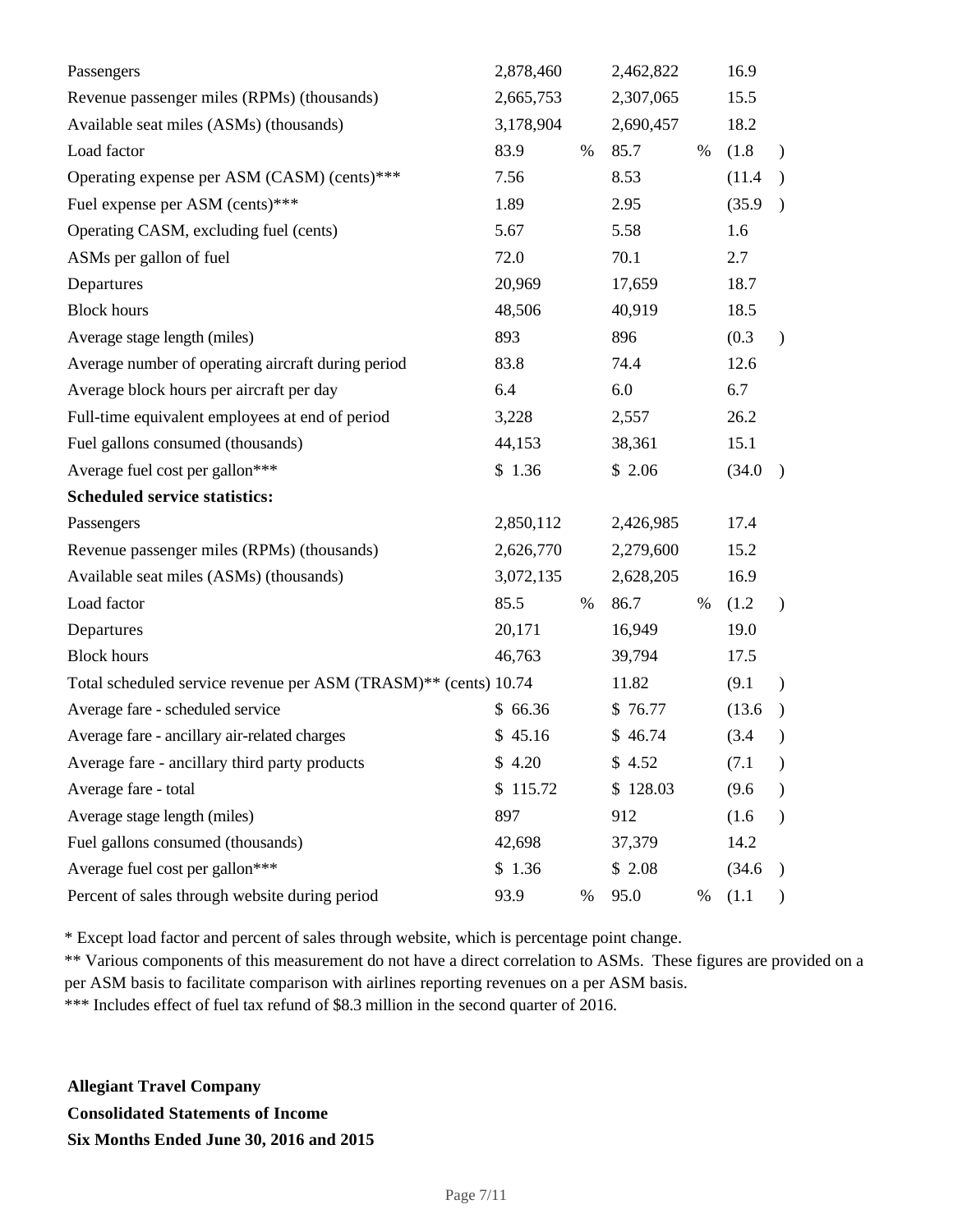# **(in thousands, except per share amounts) (Unaudited)**

|                                                                                                         | <b>Six Months Ended June</b><br>30, | <b>Percent</b>        |                        |  |
|---------------------------------------------------------------------------------------------------------|-------------------------------------|-----------------------|------------------------|--|
|                                                                                                         | 2016                                | 2015                  | change                 |  |
| <b>OPERATING REVENUE:</b>                                                                               |                                     |                       |                        |  |
| Scheduled service revenue                                                                               | \$390,728                           | \$386,840             | 1.0                    |  |
| Ancillary revenue:                                                                                      |                                     |                       |                        |  |
| Air-related charges                                                                                     | 249,643                             | 218,501               | 14.3                   |  |
| Third party products                                                                                    | 23,223                              | 21,773                | 6.7                    |  |
| Total ancillary revenue                                                                                 | 272,866                             | 240,274               | 13.6                   |  |
| Fixed fee contract revenue                                                                              | 13,507                              | 7,353                 | 83.7                   |  |
| Other revenue                                                                                           | 16,366                              | 16,874                | (3.0)<br>$\rightarrow$ |  |
| Total operating revenue                                                                                 | 693,467                             | 651,341               | 6.5                    |  |
| <b>OPERATING EXPENSES:</b>                                                                              |                                     |                       |                        |  |
| Aircraft fuel                                                                                           | 113,663                             | 148,713               | (23.6)                 |  |
| Salary and benefits                                                                                     | 137,761                             | 112,151               | 22.8                   |  |
| <b>Station operations</b>                                                                               | 64,061                              | 48,314                | 32.6                   |  |
| Maintenance and repairs                                                                                 | 55,753                              | 45,119                | 23.6                   |  |
| Depreciation and amortization                                                                           | 50,081                              | 49,251                | 1.7                    |  |
| Sales and marketing                                                                                     | 11,125                              | 12,854                | (13.5)                 |  |
| Aircraft lease rentals                                                                                  | 452                                 | 1,398                 | (67.7)                 |  |
| Other                                                                                                   | 34,968                              | 32,687                | 7.0                    |  |
| Total operating expense                                                                                 | 467,864                             | 450,487               | 3.9                    |  |
| OPERATING INCOME                                                                                        | 225,603                             | 200,854               | 12.3                   |  |
| OTHER (INCOME) EXPENSE:                                                                                 |                                     |                       |                        |  |
| Interest income                                                                                         | (1,903)<br>$\lambda$                | (647)<br>$\lambda$    | 194.1                  |  |
| Interest expense                                                                                        | 14,629                              | 13,843                | 5.7                    |  |
| Other, net                                                                                              | (81)<br>$\rightarrow$               | (51)<br>$\rightarrow$ | 58.8                   |  |
| Total other expense                                                                                     | 12,645                              | 13,145                | (3.8)<br>$\rightarrow$ |  |
| INCOME BEFORE INCOME TAXES                                                                              | 212,958                             | 187,709               | 13.5                   |  |
| PROVISION FOR INCOME TAXES                                                                              | 80,131                              | 68,548                | 16.9                   |  |
| NET INCOME                                                                                              | 132,827                             | 119,161               | 11.5                   |  |
| Net loss attributable to noncontrolling interest                                                        |                                     | (44)<br>$\rightarrow$ | (100.0)                |  |
| NET INCOME ATTRIBUTABLE TO ALLEGIANT TRAVEL COMPANY                                                     | \$132,827                           | \$119,205             | 11.4                   |  |
| Earnings per share to common stockholders (1):                                                          |                                     |                       |                        |  |
| <b>Basic</b>                                                                                            | \$8.09                              | \$6.95                | 16.4                   |  |
| Diluted                                                                                                 | \$8.07                              | \$6.93                | 16.5                   |  |
| Weighted average shares outstanding used in computing earnings per share to<br>common stockholders (1): |                                     |                       |                        |  |
| <b>Basic</b>                                                                                            | 16,340                              | 17,073                | (4.3)                  |  |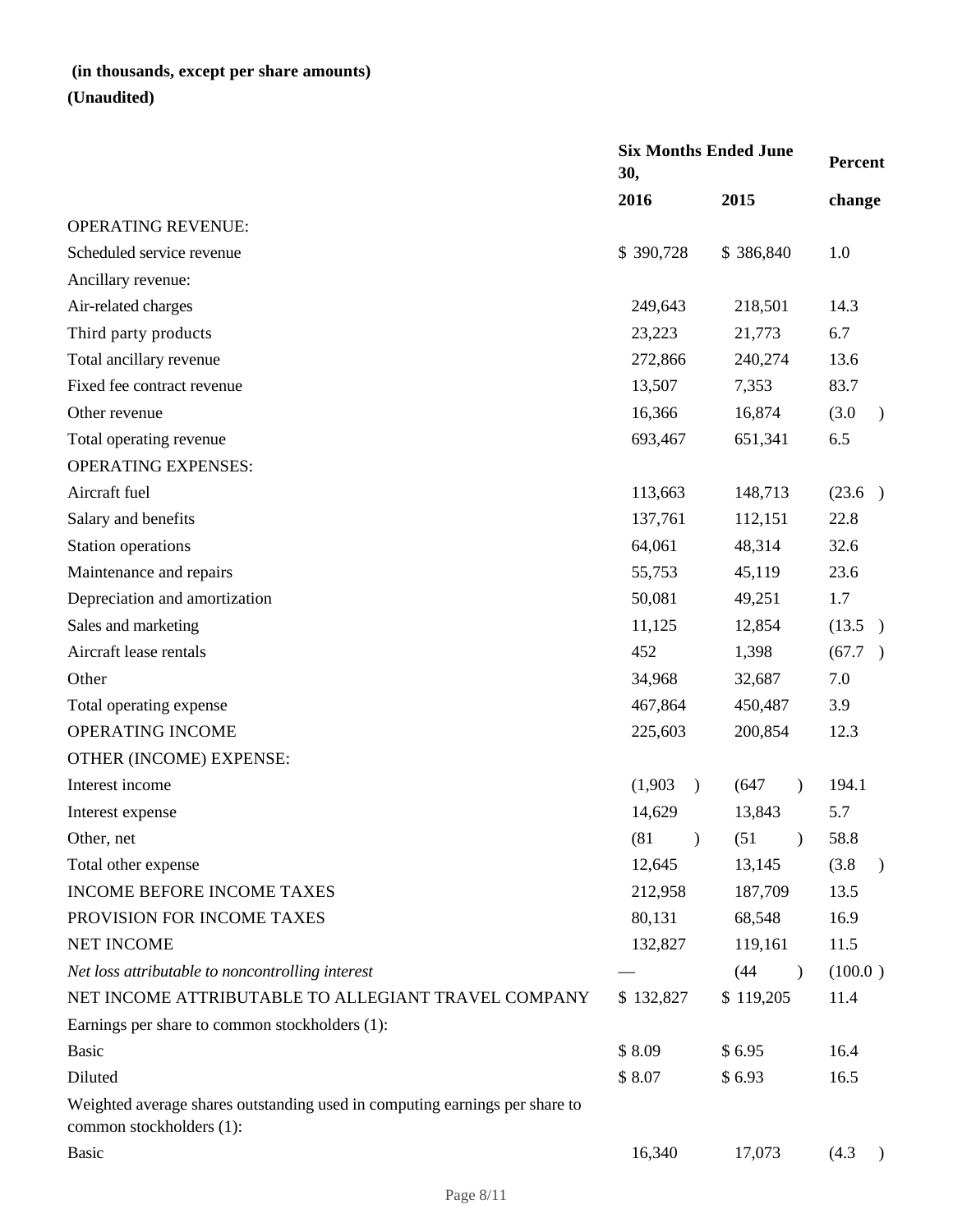(1) The Company's unvested restricted stock awards are considered participating securities as they receive non-forfeitable rights to cash dividends at the same rate as common stock. The Basic and Diluted earnings per share for the periods presented reflect the two-class method mandated by accounting guidance for the calculation of earnings per share. The two-class method adjusts both the net income and shares used in the calculation. Application of the two-class method did not have a significant impact on the Basic and Diluted earnings per share for the periods presented.

**Allegiant Travel Company Operating Statistics Six Months Ended June 30, 2016 and 2015 (Unaudited)**

|                                                                 | <b>Six Months Ended June 30, Percent</b> |      |           |      |         |               |
|-----------------------------------------------------------------|------------------------------------------|------|-----------|------|---------|---------------|
|                                                                 | 2016                                     |      | 2015      |      | change* |               |
| OPERATING STATISTICS                                            |                                          |      |           |      |         |               |
| <b>Total system statistics:</b>                                 |                                          |      |           |      |         |               |
| Passengers                                                      | 5,471,367                                |      | 4,719,057 |      | 15.9    |               |
| Revenue passenger miles (RPMs) (thousands)                      | 5,185,903                                |      | 4,498,533 |      | 15.3    |               |
| Available seat miles (ASMs) (thousands)                         | 6,180,289                                |      | 5,216,488 |      | 18.5    |               |
| Load factor                                                     | 83.9                                     | $\%$ | 86.2      | $\%$ | (2.3)   | $\lambda$     |
| Operating expense per ASM (CASM) (cents)***                     | 7.57                                     |      | 8.64      |      | (12.4)  | $\lambda$     |
| Fuel expense per ASM (cents)***                                 | 1.84                                     |      | 2.85      |      | (35.4)  | $\lambda$     |
| Operating CASM, excluding fuel (cents)                          | 5.73                                     |      | 5.79      |      | (1.0)   | $\mathcal{E}$ |
| ASMs per gallon of fuel                                         | 72.1                                     |      | 70.2      |      | 2.7     |               |
| Departures                                                      | 39,887                                   |      | 33,646    |      | 18.5    |               |
| <b>Block hours</b>                                              | 94,776                                   |      | 79,652    |      | 19.0    |               |
| Average stage length (miles)                                    | 913                                      |      | 912       |      | 0.1     |               |
| Average number of operating aircraft during period              | 83.0                                     |      | 73.0      |      | 13.7    |               |
| Average block hours per aircraft per day                        | 6.3                                      |      | 6.0       |      | 5.0     |               |
| Full-time equivalent employees at end of period                 | 3,228                                    |      | 2,557     |      | 26.2    |               |
| Fuel gallons consumed (thousands)                               | 85,676                                   |      | 74,363    |      | 15.2    |               |
| Average fuel cost per gallon***                                 | \$1.33                                   |      | \$2.00    |      | (33.5)  | $\lambda$     |
| <b>Scheduled service statistics:</b>                            |                                          |      |           |      |         |               |
| Passengers                                                      | 5,417,421                                |      | 4,650,688 |      | 16.5    |               |
| Revenue passenger miles (RPMs) (thousands)                      | 5,110,323                                |      | 4,443,218 |      | 15.0    |               |
| Available seat miles (ASMs) (thousands)                         | 5,970,086                                |      | 5,085,910 |      | 17.4    |               |
| Load factor                                                     | 85.6                                     | $\%$ | 87.4      | %    | (1.8)   | $\mathcal{E}$ |
| Departures                                                      | 38,346                                   |      | 32,270    |      | 18.8    |               |
| <b>Block hours</b>                                              | 91,326                                   |      | 77,340    |      | 18.1    |               |
| Total scheduled service revenue per ASM (TRASM)** (cents) 11.11 |                                          |      | 12.33     |      | (9.9)   | $\mathcal{E}$ |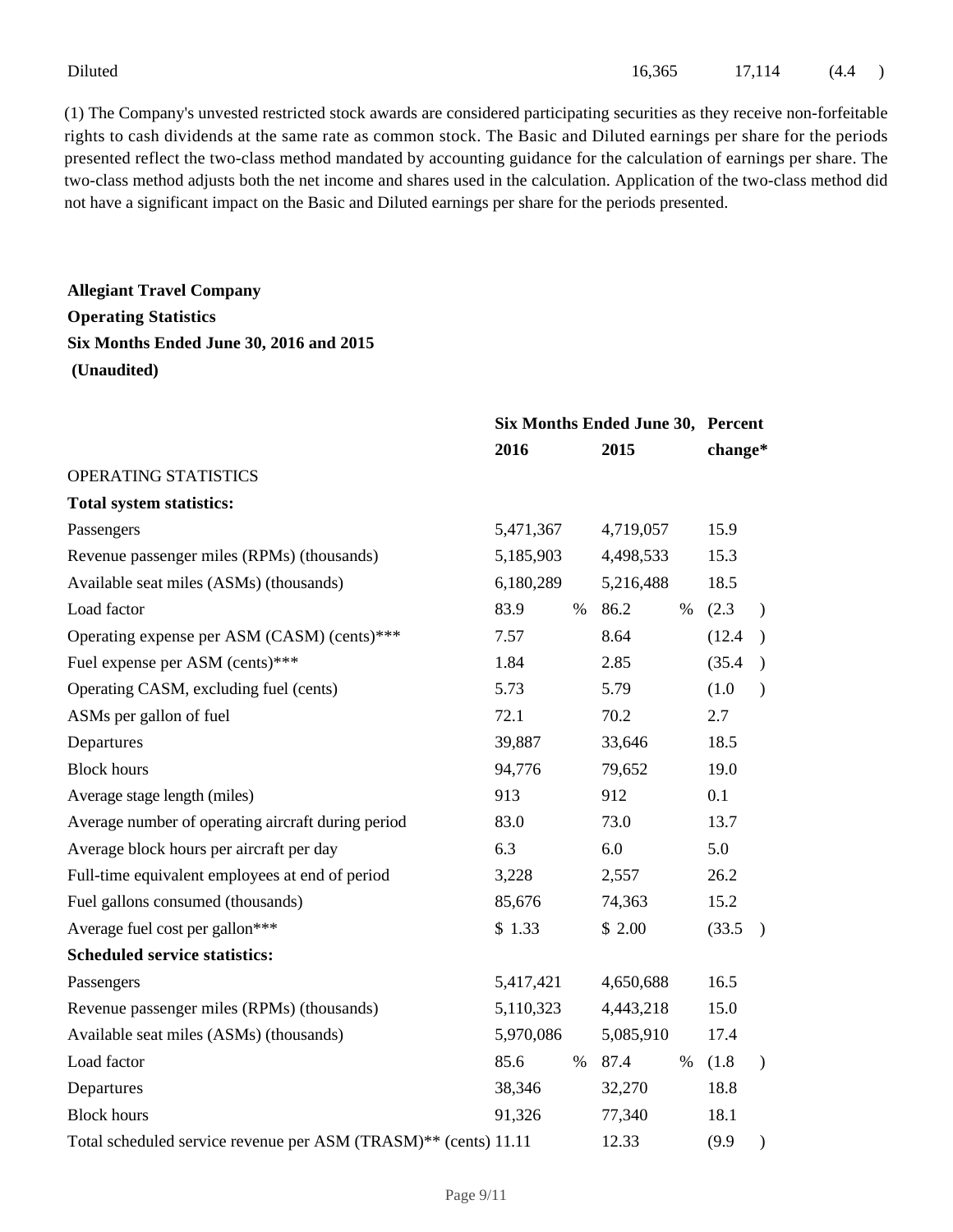| Average fare - scheduled service               | \$72.12      | \$83.18      | (13.3) |  |
|------------------------------------------------|--------------|--------------|--------|--|
| Average fare - ancillary air-related charges   | \$46.08      | \$46.98      | (1.9)  |  |
| Average fare - ancillary third party products  | \$4.29       | \$4.68       | (8.3)  |  |
| Average fare - total                           | \$122.49     | \$134.84     | (9.2)  |  |
| Average stage length (miles)                   | 917          | 926          | (1.0)  |  |
| Fuel gallons consumed (thousands)              | 82,852       | 72.379       | 14.5   |  |
| Average fuel cost per gallon***                | \$1.33       | \$2.02       | (34.2) |  |
| Percent of sales through website during period | 94.1<br>$\%$ | 95.2<br>$\%$ | (1.1)  |  |

\* Except load factor and percent of sales through website, which is percentage point change.

\*\* Various components of this measurement do not have a direct correlation to ASMs. These figures are provided on a per ASM basis to facilitate comparison with airlines reporting revenues on a per ASM basis.

\*\*\* Includes effect of fuel tax refund of \$8.3 million in the second quarter of 2016.

# **Appendix A Additional Financial Information (Unaudited)**

|                                                             | <b>Twelve Months Ended June 30,</b> |               |         |      |  |
|-------------------------------------------------------------|-------------------------------------|---------------|---------|------|--|
| Return on capital calculation (millions)                    | 2016                                |               | 2015    |      |  |
| Net income attributable to Allegiant Travel Company \$234.0 |                                     |               | \$138.1 |      |  |
| Income tax                                                  | 138.0                               |               | 79.3    |      |  |
| Interest expense                                            | 27.3                                |               | 28.3    |      |  |
| Less interest income                                        | (2.6)                               | $\mathcal{E}$ | (1.0)   |      |  |
|                                                             | 396.7                               |               | 244.7   |      |  |
| Interest income                                             | 2.6                                 |               | 1.0     |      |  |
| Tax rate                                                    | 37.1                                | $\%$          | 36.5    | $\%$ |  |
| <b>Numerator</b>                                            | 251.2                               |               | 156.0   |      |  |
| Total assets as of prior June 30                            | 1,317.5                             |               | 1,317.3 |      |  |
| Less current liabilities as of prior June 30                | 384.3                               |               | 315.4   |      |  |
| Plus short term debt as of prior June 30                    | 65.2                                |               | 51.5    |      |  |
| <b>Denominator</b>                                          | 998.4                               |               | 1,053.4 |      |  |
| Return on capital employed                                  | 25.2                                | %             | 14.8    | %    |  |

Media Inquiries: mediarelations@allegiantair.com

Investor Inquiries: ir@allegiantair.com